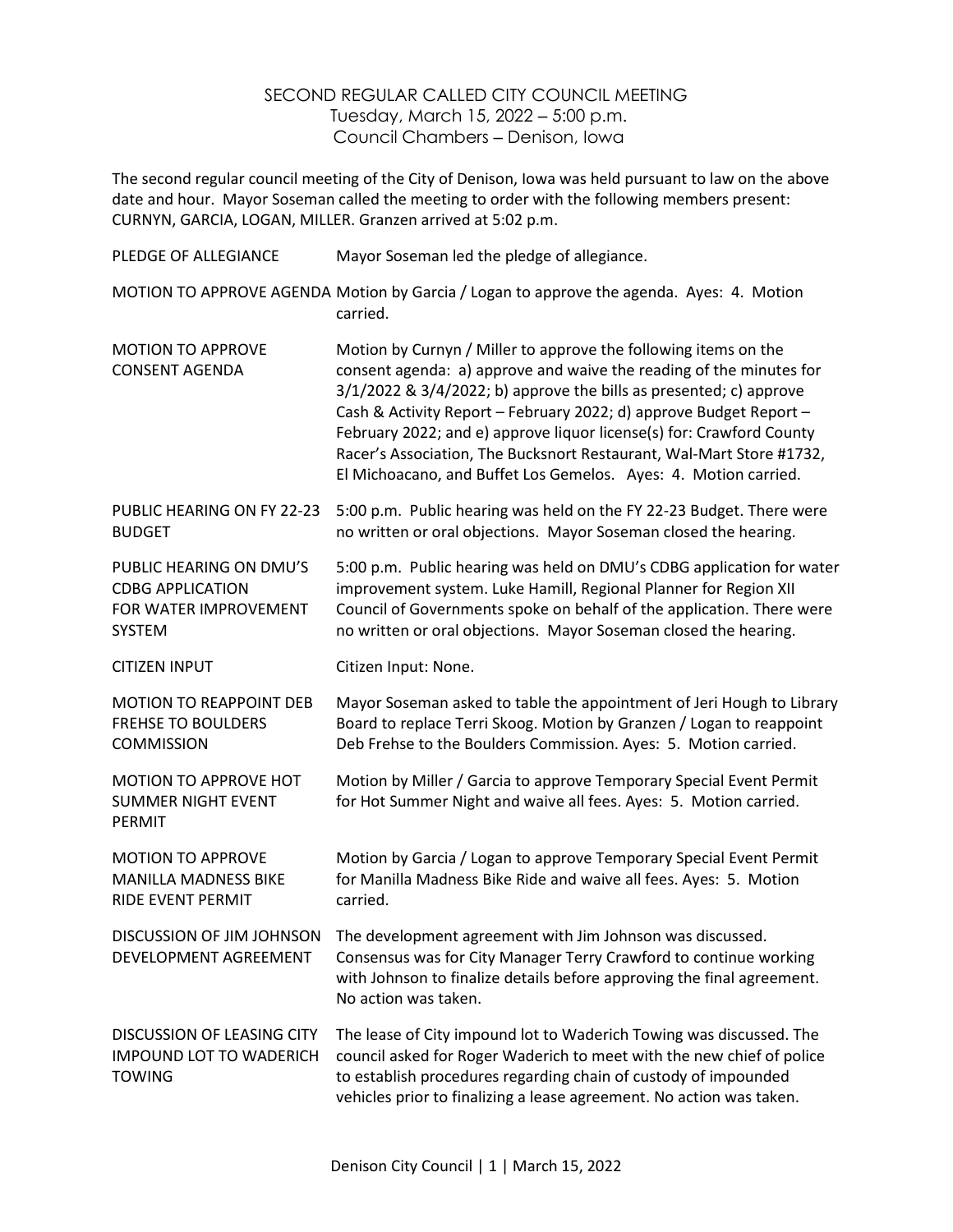| MOTION TO AMEND CDC'S<br>DEVELOPMENT AGREEMENT<br>TO EXTEND DEADLINE                                              | Motion by Logan / Granzen to amend the development agreement with<br>CDC to extend the deadline to April 29, 2022. Ayes: 5. Motion carried.                                                                                                                                                                                                                                                                        |
|-------------------------------------------------------------------------------------------------------------------|--------------------------------------------------------------------------------------------------------------------------------------------------------------------------------------------------------------------------------------------------------------------------------------------------------------------------------------------------------------------------------------------------------------------|
| RESOLUTION #2022-16 TO<br>APPROVE FY22-23 BUDGET                                                                  | Motion by Miller / Granzen to approve Resolution #2022-16 approving<br>FY 22-23 Budget. Ayes: 5. Motion carried.                                                                                                                                                                                                                                                                                                   |
| RESOLUTION #2022-17<br><b>SUPPORTING DEPUTY CLERK</b><br>SEEKING SCHOLARSHIP TO<br>ATTEND IMPI                    | Motion by Garcia / Curnyn to approve Resolution #2022-17 in support<br>of the Deputy Clerk attending and seeking a tuition scholarship for<br>training at the Iowa Municipal Professionals Institute. Ayes: 5. Motion<br>carried.                                                                                                                                                                                  |
| <b>AGENDA ITEM CHANGE</b>                                                                                         | Items 17 and 18 were switched during the meeting.                                                                                                                                                                                                                                                                                                                                                                  |
| MOTION TO APPLY FOR REG.<br>XII DOWN PAYMENT ASST<br>PROGRAM FOR 6 HOUSES                                         | Motion by Garcia / Curnyn to apply for Region XII's Down Payment<br>Assistance Program for six houses. Ayes: 5. Motion carried.                                                                                                                                                                                                                                                                                    |
| RESOLUTION #2022-18<br><b>AUTHORIZING DMU'S CDBG</b><br><b>APPLICATION FOR WATER</b><br><b>IMPROVEMENT SYSTEM</b> | Motion by Miller / Granzen to approve Resolution #2022-18 authorizing<br>DMU's CDBG application for water improvement system. Ayes: 5.<br>Motion carried.                                                                                                                                                                                                                                                          |
| <b>DISCUSSION OF ASSEMBLING</b><br>COUNCIL INSURANCE PANEL                                                        | Assembling a council insurance panel to review upcoming quotes and<br>ask insurance companies questions was discussed. Consensus was that<br>having a panel to review proposals was a good idea. Curnyn and<br>Granzen will be on the panel. No action was taken.                                                                                                                                                  |
| <b>MAYOR REPORT</b>                                                                                               | Mayor Soseman reported that she enjoyed reading to the 20 <sup>th</sup> Street<br>Elementary School students during their Literacy Night. She has been<br>working with various committees. She heard from a citizen who wants<br>to ban abortion in the City of Denison.                                                                                                                                           |
| <b>CITY MANAGER REPORT</b>                                                                                        | Crawford reported that the City Manager search is getting a good<br>response. The deadline is March 25. After the deadline, he will set a<br>meeting to review applications and narrow the numbers. Brownfields<br>has not released the list of winners yet, but he gave Council information<br>on a March 29 webinar to attend. He is working with Brian at the pool<br>to find a solution for the broken boiler. |
| <b>MOTION TO ENTER INTO</b><br><b>CLOSED SESSION</b>                                                              | Motion by Miller / Curnyn to enter into closed session at 6:05 p.m. per<br>IA Code 21.5c(1)(i) to evaluate the professional competency of an<br>individual whose appointment, hiring, performance or discharge is<br>being considered when necessary to prevent needless and irreparable<br>injury to that individual's reputation and that individual requests a<br>closed session. Ayes: 5. Motion carried.      |
| RETURN TO OPEN SESSION                                                                                            | Returned to open session at 6:24 p.m. No action was taken.                                                                                                                                                                                                                                                                                                                                                         |